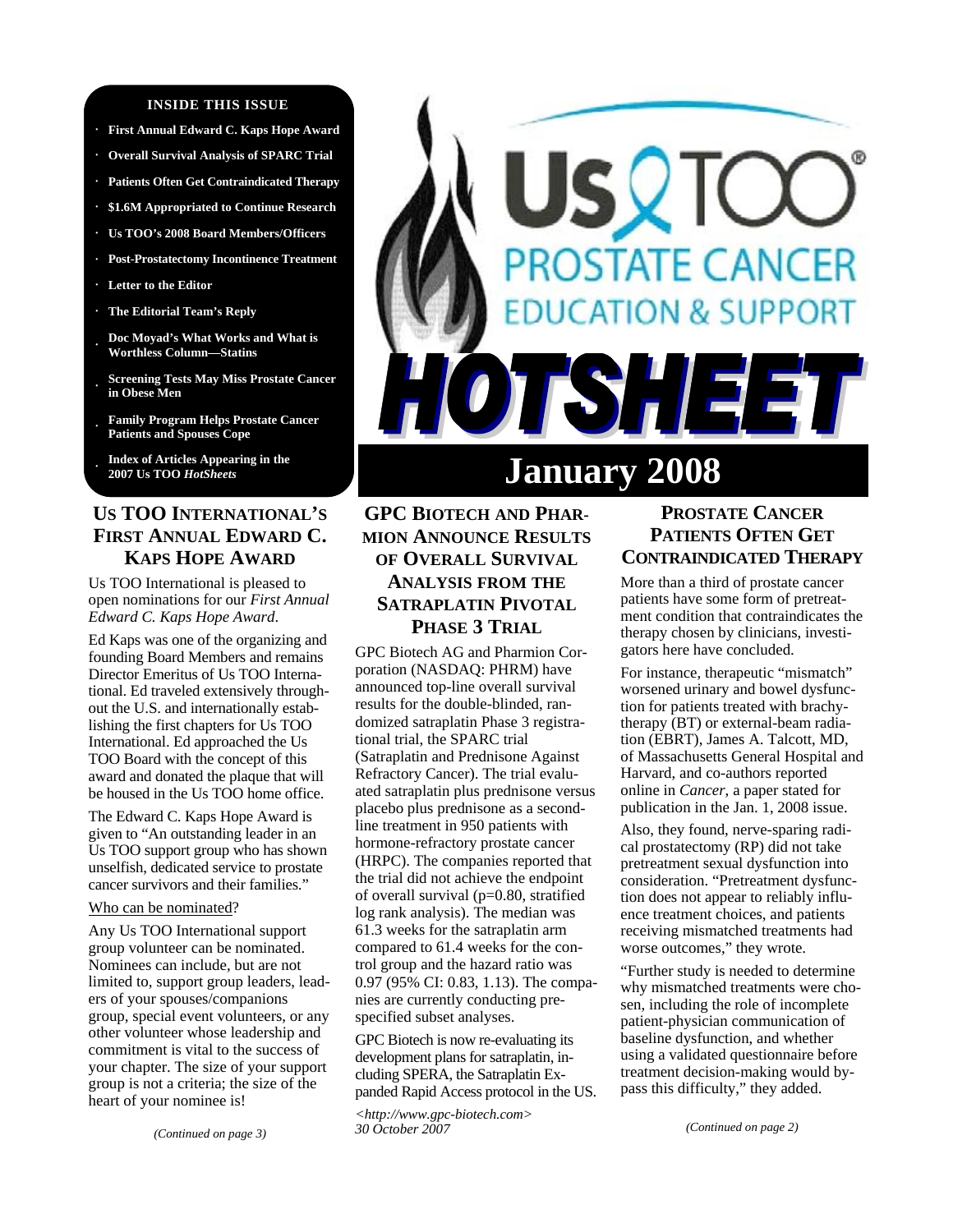#### **PROSTATE CANCER PATIENT SUPPORT - CALL 1-800-80-US TOO, OR GO TO <WWW.USTOO.ORG>**

THIS ISSUE OF THE US TOO PROSTATE CANCER HOTSHEET IS MADE POSSIBLE BY CHARITABLE CONTRIBUTIONS FROM

# **AMGEN GTX** Oncology AstraZeneca *AND PEOPLE LIKE YOU!*

ITEMS CONTAINED IN US TOO PUBLICATIONS ARE OBTAINED FROM VARIOUS NEWS SOURCES AND EDITED FOR INCLUSION. WHERE AVAILABLE, A POINT-OF-CONTACT IS PROVIDED.

REFERENCES TO PERSONS, COMPANIES, PRODUCTS OR SERVICES ARE PROVIDED FOR INFORMATION ONLY AND ARE NOT ENDORSEMENTS. READERS SHOULD CONDUCT THEIR OWN RESEARCH INTO ANY PERSON, COMPANY, PRODUCT OR SERVICE, AND CONSULT WITH THEIR LOVED ONES AND PERSONAL PHYSICIAN BEFORE DECIDING ON **ANY** COURSE OF ACTION.

THE INFORMATION AND OPINIONS EXPRESSED IN THIS PUBLICATION ARE NOT RECOMMENDATIONS FOR ANY MEDICAL TREATMENT, PRODUCT SERVICE OR COURSE OF ACTION BY US TOO INTERNA-TIONAL, INC., ITS OFFICERS AND DIRECTORS, OR THE EDITORS OF THIS PUBLICATION. FOR MEDICAL, LEGAL OR OTHER ADVICE, PLEASE CONSULT PROFES-SIONAL(S) OF YOUR CHOICE.

*HOTSHEET* EDITORIAL TEAM: JONATHAN MCDERMED, PHARMD PAMELA BARRETT THOMAS N. KIRK GEORGE LEDWITH, BOARD REPRESENTATIVE

US TOO INTERNATIONAL STAFF & CONSULTANTS:

THOMAS N. KIRK, PRESIDENT AND CEO PAMELA BARRETT, DEVELOPMENT DIRECTOR TERRI GIBBONS, EXECUTIVE ASSISTANT JAQUELINE KONIECZKA, OFFICE MANAGER DAN REED, DEVELOPMENT & MARKETING COORDINATOR EUGENE WHEELER, UNDERSERVED PROGRAM DIRECTOR ELIZABETH CABALKA, PROGRAM CONSULTANT US TOO BOARD OF DIRECTORS:

*EXECUTIVE COMMITTEE/OFFICERS* JIM KIEFERT, EDD, CHAIRMAN JOANN HARDY, VICE-CHAIRMAN GEORGE LEDWITH, SECRETARY GREGORY BIELAWSKI, TREASURER THOMAS N. KIRK, PRESIDENT AND CEO *DIRECTORS:*  CHRIS BENNETT ROBERT FIDOTIN, PHD CARL FRANKEL TOM HIATT DAVID P. HOUCHENS, PHD KAY LOWMASTER, MSW FRED MILLS BILL PALOS STUART PORTER RON WITHERSPOON

US TOO INTERNATIONAL, INC. IS INCORPORATED IN THE STATE OF ILLINOIS AND RECOGNIZED AS A 501(C)(3) NOT-FOR-PROFIT CHARITABLE CORPORATION.

#### **DONATIONS / GIFTS TO US TOO ARE TAX DEDUCTIBLE.**

5003 FAIRVIEW AVE. DOWNER'S GROVE, IL 60515 PHONE: (630) 795-1002 / FAX: (630) 795-1602 WEBSITE: WWW.USTOO.ORG

COPYRIGHT 2008, US TOO INTERNATIONAL, INC.

#### **CONTRAINDICATED THERAPY** *(Continued from page 1)*

The three most common treatment modalities for prostate cancer -- EBRT, BT and RP -- have demonstrated similar efficacy in clinical trials but differ with respect to their adverse effects on bowel, urinary, and sexual function, they pointed out. After treatment modality, pre-existing dysfunction is the strongest predictor of quality-of-life outcomes.

To assess the frequency and impact of therapeutic mismatch, the investigators analyzed data from a survey of bowel, urinary, and sexual dysfunction administered to a prospective cohort of patients undergoing treatment for earlystage prostate cancer. The analysis included 438 patients who completed a pretreatment questionnaire and followup questionnaires at three, 12, 24, and 36 months. The patients were grouped according to baseline dysfunction:

- Group 1 -- 50 with severe dysfunction in one organ domain
- Group 2 -- 76 with moderate dysfunction in one organ domain
- Group 3 -- 195 with dysfunction in multiple organ domains
- Group 4 -- 74 for whom all treatments were relatively contraindicated

The data showed that 389 (89%) pa-

tients had intermediate or poor function relevant to treatment choices, including 266 patients with urinary obstruction/irritation, 281 with sexual dysfunction, and 215 with bowel dysfunction. More than 70% of the patients had dysfunction involving two or more organ domains.

The investigators found that 34% of patients with severe dysfunction received mismatched treatments. The frequency of mismatch did not increase appreciably with the complexity of dysfunction. Patients with pre-existing urinary or bowel dysfunction had further deterioration in function when treated with mismatched therapy.

"The results provide reason for concern," the authors said. "We expected mismatches to be infrequent, especially when the contraindications are strong and confined to one of several available treatment modalities, but to increase significantly as the clinical scenario became more complex."

A pretreatment questionnaire to elicit information on baseline dysfunction might help improve physician-patient communication and reduce the chance of therapeutic mismatch, they added.

*MedPage Today, 26 November 2007* 

### **\$1.6M APPROPRIATED TO CONTINUE RESEARCH**

#### Dear Colleagues,

I am pleased to announce that the U.S. Congress appropriated \$1.6 Million in 2008 to continue a prostate imaging research program led by the AdMeTech Foundation. This is a direct result of our Public Conference on Prostate Imaging in held in Washington DC on September 16-18, 2007 and the combined efforts of our partners in Advocacy, Academia, Industry, Government, Communications and Entertainment.

This funding will make it possible for AdMeTech Foundation to build on its earlier success of stimulating innovative ideas and early stages of high-risk, highimpact projects in prostate imaging, including novel tools for molecular imaging and image-guided treatment, such as prostate-dedicated optics, MRI/MRS, Nuclear Medicine & PET.

I want to express my gratitude to our champions: Congressmen Michael Capuano, Elijah Cummings, and Ed Towns, and Senators John Kerry, Barbara Mikulski, and Ben Cardin. Senator Kerry and Congressman Cummings are also sponsors of the PRIME Act (Prostate Research, Imaging, and Men's Education Act), which calls for federal investment of \$650 million over 5 years for research and education. The PRIME Act is currently gathering momentum in the U.S. Congress, and the number of co-sponsors has grown to 6 members of U.S. Senate and 20 members of the U.S. House of Representatives.

Thank you for your partnership that makes all of this possible.

With gratitude,

Faina Shtern, MD, President and CEO, The AdMeTech Foundation

**US TOO PROSTATE CANCER EDUCATION & SUPPORT HOT SHEET - JANUARY 2008 P. 2**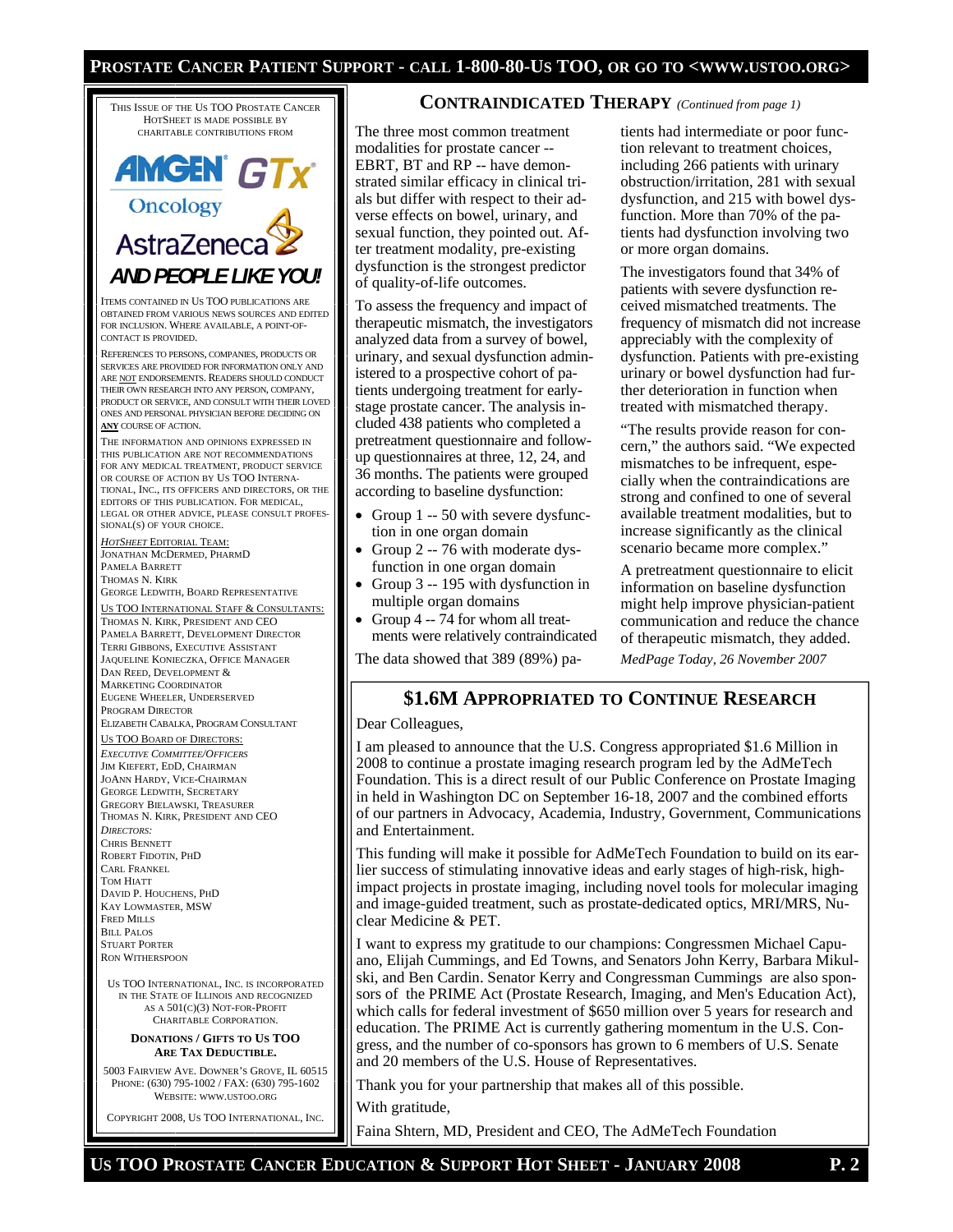# **US TOO INTERNATIONAL'S FIRST EDWARD C. KAPS HOPE AWARD** *(Continued from page 1)*



*Ed Kaps, Director Emeritus and one of the Founders of Us TOO International* 

How to make a nomination:

Please send a letter of nomination, 500 words or less, indicating why your nominee should be considered for the Edward C. Kaps Hope Award.

You will want to indicate the positive impact that this person has had on the life of your chapter, and how men and their families have benefited from their committed service. Also, please list the location and name of the Chapter that this individual represents.

#### Who may make a nomination?

Members of any chapter of Us TOO International are eligible to submit a nomination. The awardee of the Edward C. Kaps Hope Award will receive:

- Us TOO International Logo Watch
- Honorary Plaque
- Shopping spree in the Us TOO In-

ternational Store, where resource and education materials can be selected to share with men and their families. (Value up to \$100.00)

- Name engraved on our Hope Award plaque in the Us TOO home office
- Special recognition in an upcoming edition of our *HotSheet*.

Please submit an application online at <www.ustoo.org> or send your letter of nomination to the Us TOO office in care of Terri Gibbons, Program Manager, or e-mail it to her at <terri@ustoo.org>. Letters of nomination must be received no later than January 31, 2008 and will be reviewed by the Us TOO Awards Committee.

We look forward to sharing the stories of the Edward C. Kaps Hope Award nominees in upcoming publications of Us TOO International.

#### **US TOO NAMES NEW BOARD MEMBERS, OFFICERS FOR 2008**

At their December 8, 2007 meeting, the Us TOO Board of Directors announced the new Executive Committee officers, appointed two new members to their ranks, and bid a fond farewell to two outgoing Board members.

New Executive Committee officers serving from January through December 2008 are: Jim Kiefert – Chair (reappointed from 2007), Jo Ann Hardy – Vice Chair (new appointment), Greg Bielawski – Treasurer (reappointed from 2007), and George Ledwith – Secretary (new appointment).

The newly appointed Board members are Kay Lowmaster, MSW and David P. Houchens, PhD, whose 3-year terms begin January 1, 2008.

Kay is Chapter Leader of the Us TOO Hillman Cancer Center Chapter, and Regional Director for Ohio, Pennsylvania and West Virginia. She is a licensed clinical social worker, and is the Community Outreach Program Coordinator at the University of Pittsburgh Medical Center in Pittsburgh, PA.

David has a PhD in microbiology and immunology from George Washington University, and is a senior scientist/ administrator with extensive experience in pharmaceutical research and development with industry, university medical centers, contract laboratories



*Don Lynam, retiring Vice Chair, is presented with an Us TOO watch by Jim Kiefert, Chair (far left), Tom Kirk, President & CEO, and Jo Ann Hardy, incoming Vice Chair. Harry Pinchot (not pictured) will also receive an Us TOO watch in appreciation of his years of service on the Us TOO Board of Directors.* 

and government funding agencies. He currently serves as a Program Manager at the Battelle Memorial Institute in Columbus, OH.

The two outgoing Board members are Donald R. Lynam, PhD and Harry Pinchot. Both Don and Harry served on the Board from January 2002, and are both prostate cancer survivors.

Don served on the Executive Committee as Vice Chair, and made a significant impact on Us TOO's visibility and influence as head of the Legislative Advocacy Committee. He participated as a consumer reviewer in the U.S. Department of Defense Prostate Cancer Research Program. He holds advanced degrees in Civil Engineering and Environmental Health, and recently moved back to Lexington, KY after retiring in March 2004 from Ethyl Corporation as a corporate vicepresident. Don intends to become an active chapter leader in Lexington and stay active with Us TOO.

Board Chairman, Jim Kiefert, states "Don has been a dedicated board member who fulfilled his responsibilities as a board member in a very professional manner. Don is a gentleman who is soft spoken, but shows his passion for helping others deal with pros- *(Continued on page 5)*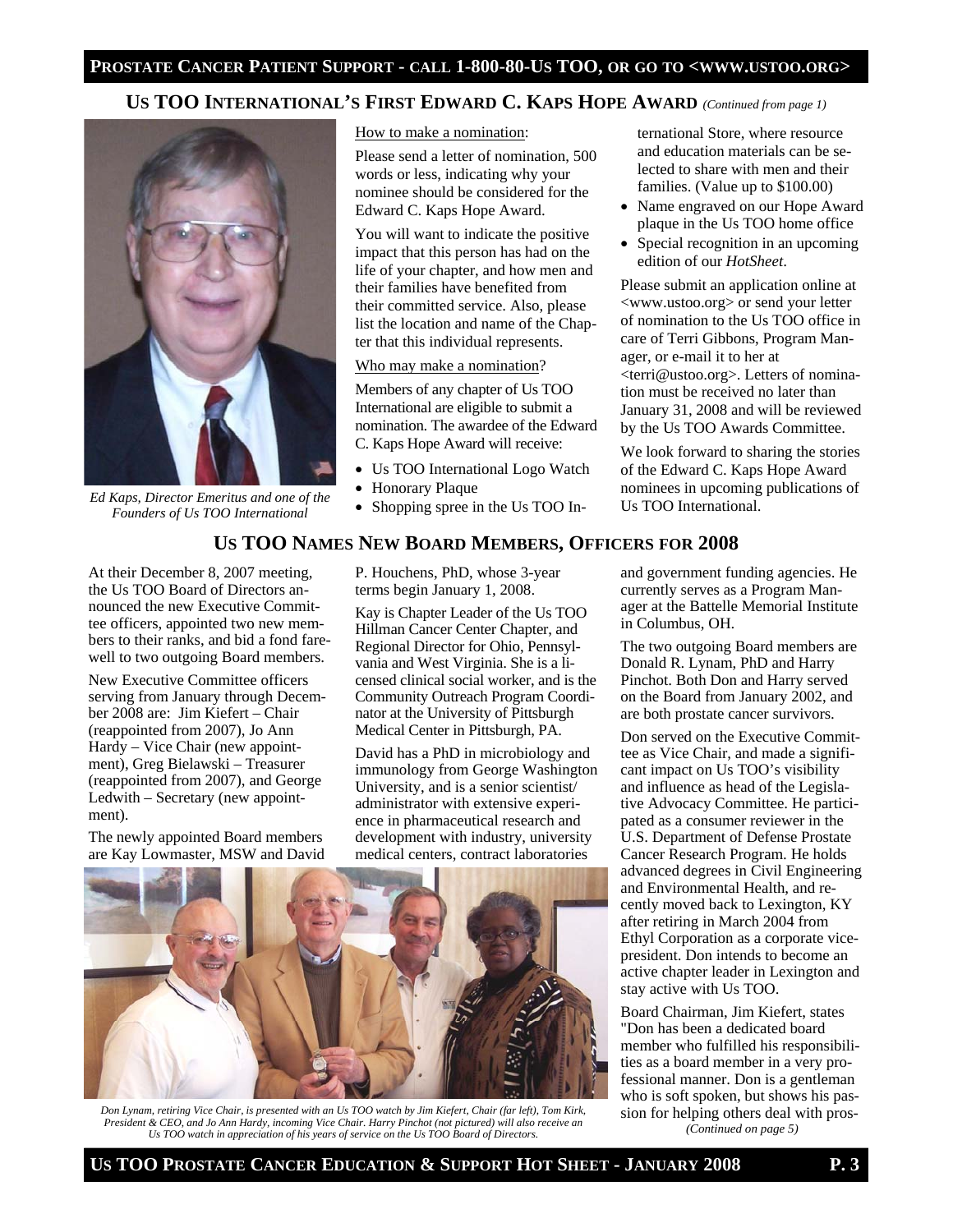#### **POST RADICAL PROSTATECTOMY TREATMENT OF INCONTINENCE**

By Earl A. Surwit, MD, Director, Southern Arizona Urogynecology Center

Urinary incontinence after radical prostatectomy is not uncommon. This can have a significant impact on quality of life. Factors that have been associated with an increased risk for postprostatectomy incontinence include: older age, advanced stage, and the presence of anastomotic stricture.

While most patients experience transient incontinence after catheter removal, many studies report an achievement of urinary continence in the majority of patients that can take up to 2 years although in the majority of patients this appears to occur within the first 6 months. The most common injury leading to incontinence is that of intrinsic sphincter deficiency (ISD), which presents as insensible incontinence or constant dripping.

In the past there has been little treatment for ISD except for waiting for it to resolve which it does in many patients. An artificial sphincter is rarely an acceptable alternative for these patients. The second most common injury is to the bladder base which leads to urge incontinence. This has been treated in the past with behavioral modification and/or pelvic floor muscle training (PFMT) with some success.

Similarly, the third injury which is the least common is to the pudendal nerve leading to stress urinary incontinence which is also amenable to PFMT, as well as biofeedback which has taught these patients how to do their pelvic floor muscle exercises leading to shortening of the time to continence.

Electrical stimulation, which is part of our protocol, has not been previously used. Electrical stimulation at 100 Hz will strengthen the pelvic floor and give the patient excellent feedback as to how to do the pelvic floor exercises. The mechanism of action of stimulating the pudendal nerve at 100 Hz is direct contraction of the muscle and neuromodulation through the sacral complex of nerves leading to contraction of the muscles again. Electrical stimulation at 10 Hz will quiet the detrusor muscle and helps lead to successful treatment of the urge incontinence. The mechanism of action of electrical stimulation at 10 Hz is to neuromodulate the hypogastric plexus, thereby calming the bladder down through the muscarinic

#### cholinergic pathway.

In these postoperative incontinent patients we decided to optimize the pelvic floor rehabilitation, formerly called pelvic floor therapy and/or behavioral modification, by utilizing the pelvic floor muscle training (PFMT) with biofeedback and with electrical stimulation as noted above.

We have added a unique new therapy, percutaneous tibial neural stimulation (PTNS; Urgent PC®, Uroplasty, Inc.), to the pelvic floor rehabilitation. This has produced incredibly synergistic results for women, who we see in large numbers. We have a 93% cure rate in 256 women with urge incontinence , a 91% cure rate in 212 women with stress incontinence and a 91% cure rate in 56 women with insensible incontinence.

When we began to see men, after radical prostatectomy, we had to be able to treat the ISD as it was the most common postoperative urinary incontinence. Fortunately, PTNS goes to Onuf's nucleus which is in the lower lumbar spine (sacral implantation does not do this) and this leads to further suppression of the parasympathetic system through the parasympathetic nucleus. More importantly, however, it leads to the secretion of serotonin and norepinephrine which strengthens the urethra and this is how we have been able to cure the patients with ISD.

We utilized a rectal probe to treat the



*Above: The Urgent PC Stimulator and the Urgent PC Lead Set. The Lead Set transfers the electrical current from the Urgent PC Stimulator to the tibial nerve. The Lead Set is made up of a lead wire (with an attached surface electrode and a needle electrode clip), needle electrodes and an alcohol pad.* 

whole pelvis at 100 Hz x 4 in all of these men, as there is clear documentation that a stronger pelvic floor will lead to shortening of incontinence. In patients with urge incontinence, we use a rectal probe with four to six treatments at 10 Hz electrical stimulation, which calms down the cholinergic muscarinic system. The PTNS follows the pelvic floor rehabilitation at the same clinic visit.

We have treated 28 men with postoperative radical prostatectomy incontinence. Sixteen had ISD. Twelve were cured of the ISD, two were not cured and two had a greater than 50% improvement. Among these 28 men, there were 12 who additionally had urge incontinence and all of these were cured. There were four men with stress incontinence and they all were cured as well. These results are very consistent with the results we've achieved in women.

Presently there are only six other centers in America doing both of these treatments. However, we are working hard to spread this technology across the country and certainly, patients such as you that demand such therapy would be a great asset to the progress in getting this combination neuromodulation into other cities around the US.

*So. Arizona Urogynecology Center 6296 E. Grant Road, Suite 130 Tucson, AZ 85712 Phone: (520) 795-9300* 



*Above: This diagram depicts the right and left tibial nerves and their origin in the sacral nerve plexus. Urgent PC provides sacral neuromodulation in an ascending manner via the tibial nerve, which provides statistically significant reductions in daytime voiding frequency, night-time voiding frequency and leakage episodes.*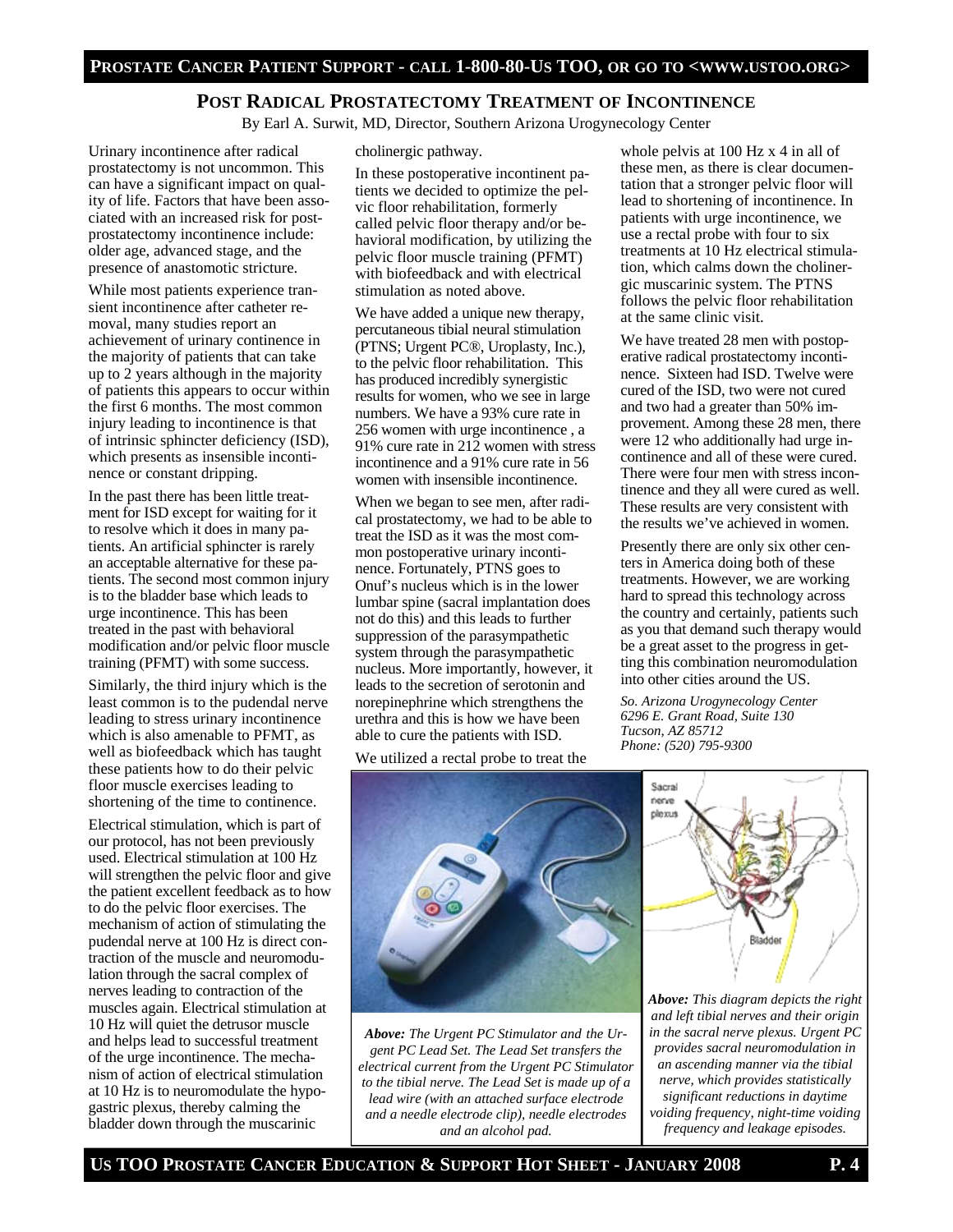#### **LETTER TO THE EDITOR**

I am a radiation oncologist at the University of Massachusetts Medical Center, and my practice consists almost entirely of men with prostate cancer. I'm a frequent presenter at the Central MA Us TOO chapter, and receive (and read) the *HotSheet*. I'm writing because I believe that an article in the November 2007 issue was taken out of context, and thus is misleading, and deserves clarification.

The ancient wisdom, "a little knowledge is a dangerous thing", certainly applies to medicine. That's what came to my mind when I read the article, "Simple nomogram predicts life expectancy for prostate cancer" in the November issue of the HotSheet. Every bit of information in the article was correct, but it was what was left out that makes the difference…

The article cites the work of Dr. Pierre Karakiewicz in Montreal. Based upon thousands of men treated in Quebec, Dr. Karakiewicz and his colleagues devised a nomogram (a mathematical tool) to predict survival in men with prostate cancer, treated with either surgery (RP) or radiotherapy (RT). As related in the *HotSheet*, the 10-year survival after RP was 81.1%, but was only 30.4% after RT. This suggests that surgery is a more effective treatment for prostate cancer.

It seems that way, unless you actually read Dr. Karakiewicz's article (in the Journal of Clinical Oncology, August 20, 2007). His study was not about survival from prostate cancer; rather it was about survival from other causes, after successful treatment of prostate cancer. He demonstrated that, after successful treatment, men who had undergone RP lived, on the average, more than a decade longer than men treated with RT. Why should that be? The article explains that men receiving RT were, on the average, more than 6 years older and had more medical problems. Consequently, they were half as likely to survive 10 years after successful treatment.

This should come as no surprise to members of Us TOO, who know that surgery is considered more risky than RT for older patients (or those with medical problems), and is generally reserved for younger, healthier patients. We would expect younger, healthier

*(Continued on page 6)* 

# **DOC MOYAD'S WHAT WORKS & WHAT IS WORTHLESS COLUMN ALSO KNOWN AS "NO BOGUS SCIENCE" COLUMN**

**"Did you hear the joke about the guy taking the cheap statin drug for heart health that also found out that drug reduced his/her risk of stroke, certain cancers, improved eye health, erectile function, prostate cancer prognosis and now may increase his vitamin D levels. Well, this is actually no joke!"** 

Mark A. Moyad, MD, MPH

University of Michigan Medical Center, Department of Urology

*\*Email and to sign up for more information on general health now! Go to the journal at <www.seminarsprevaltmed.com>* 

#### **Bottom Line: Statins (cholesterollowering drugs) may actually increase vitamin D levels, how about that for a 7 for 1 effect!**

Increases in vitamin D levels, apart from summer sun exposure, is a challenge so researchers are looking at various other methods to assist in increasing these blood levels. Lets face it, fortification of dairy products with vitamin D sucks (sorry mom, I meant stinks)! We need better ways to increase the vitamin D blood levels of men, women and children (sounds like I am running for President)!

This clinical study used atorvastatin (Lipitor®) and included 83 individuals (31 women and 52 men) with heart disease compared to a control group of 73 hypertensive subjects not taking statins.<sup>1</sup> Patients were evaluated for 12 months. The average age of the participants was 62 years of age. The statin drug increased vitamin D levels significantly (p=0.003) from an average of 41 nmol/L to 47 nmol/L. Regardless, the majority of these patients still were deficient in vitamin D according to their blood levels despite the increases with the statin drug, so keep that in mind. In addition, levels of total cholesterol (182 to 161 mg/dL), LDL cholesterol (114 to 90 mg/dL) and triglyc-

erides (152 to 117 mg/dL) were significantly reduced, and HDL (39 to 49 mg/ dL) significantly (p=0.001) increased on the statin medication. Low doses (10 to 20 mg) as well as higher doses of the statin drug were utilized to achieve appropriate cholesterol numbers for each patient. The control group had no increase in vitamin D.

Let me see if I get this straight! Three of the six statin drugs are now generic so they are getting cheaper in price every day! Statins reduce the risk of cardiovascular disease, and they seem to reduce the risk of dying young from all causes. In addition, there is now increasing evidence that they may improve bone health, brain health, eye health, kidney health, and may reduce the risk of dying from prostate cancer.

Oops, I will and should apologize if it does not do all these amazing things in the future except reduces your risk of dying young from the number 1 killer of men and women in the US (cardiovascular disease)?! So, remind me again why we are not putting every man impacted by prostate cancer on a statin drug?! Oops, that's right, I forgot, because then that would make sense!!

*1. Perez-Castrillon JL, Vega G, Abad L, et al. Am J Cardiol 99:903-5, 2007.* 

#### **BOARD MEMBERS, OFFICERS FOR 2008** *(Continued from page 2)*

tate cancer. He could always be depended upon to gently carry his load and help lead others."

"I'll miss Don a great deal as he's been around since I met him as part of the search committee back in 2004," says Tom Kirk, President & CEO. "He is a kind, gentle and strong leader who was a pleasure to work with."

Harry Pinchot is extremely well known within the prostate cancer community through his tireless work to

help eradicate the disease. Harry is the senior member of the Prostate Cancer Research Institute (PCRI) and many other prostate cancer organizations. Harry has also been involved with Us TOO as a Regional Director and chapter leader.

"Harry is one of the most knowledgeable people I know regarding prostate cancer. He has kept abreast of the latest clinical trials as well as clinical

*(Continued on page 6)*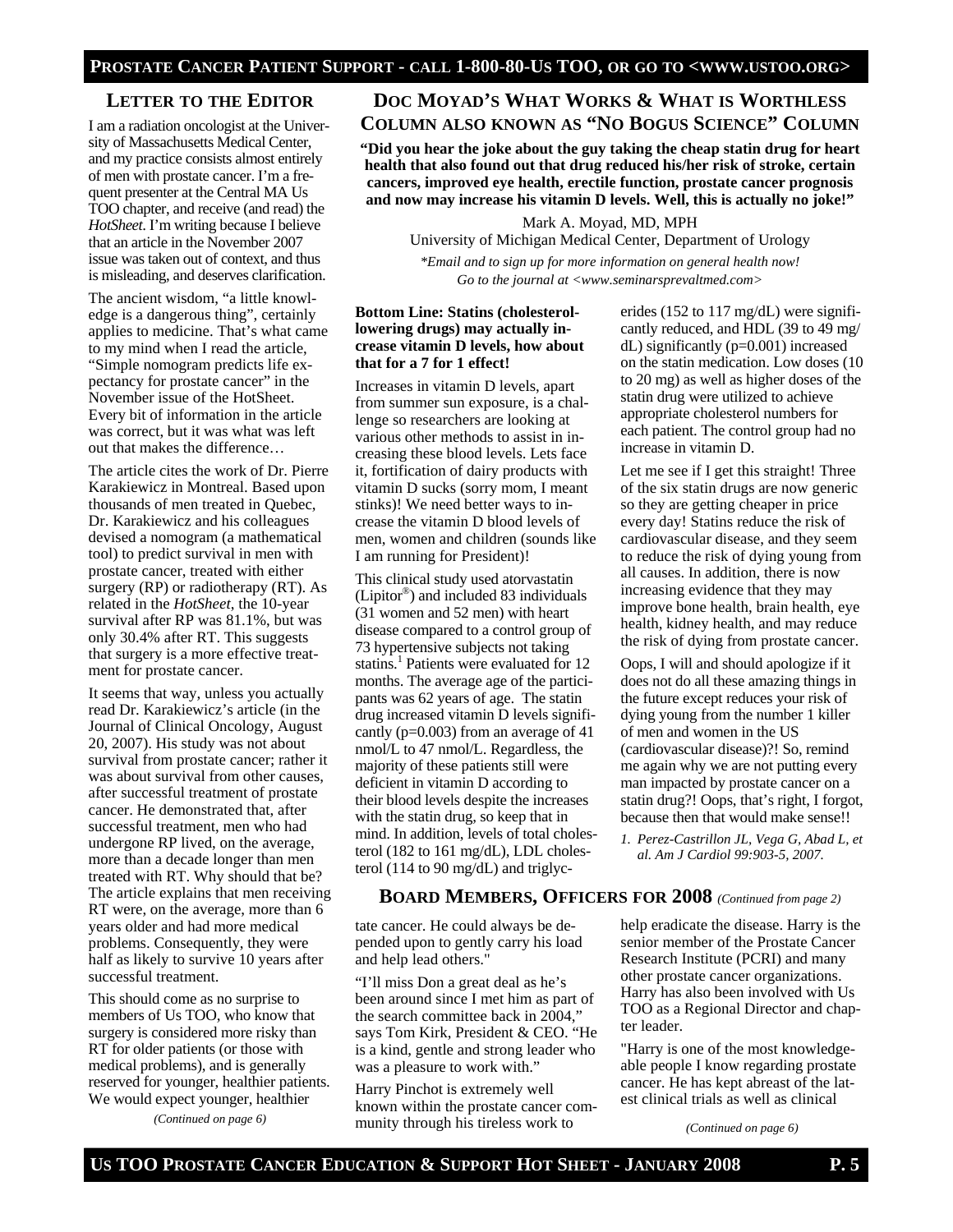# **SCREENING TESTS MAY MISS PROSTATE CANCER IN OBESE PATIENTS**

Higher blood volumes probably cause lower concentrations of prostatespecific antigen, or PSA, in obese prostate cancer patients, reports a study today, leading the authors to speculate that screening with PSA tests might miss some cancers in obese men.

Most U.S. prostate cancers are diagnosed by a biopsy prompted by a high PSA, the researchers write in The Journal of the American Medical Association. "The ability to accurately detect prostate cancer can be compromised by any factor that decreases PSA concentrations," they write.

The study of more than 13,000 men who had undergone prostate cancer surgery found that patients with a body mass index (BMI) of 35 or greater had PSA concentrations that were 11% to 21% lower than normal-weight patients. A 5-foot-8 man who weighs 230 pounds has a BMI of 35, which is considered moderately obese. A BMI of less than 25 is considered normal.

Obese prostate cancer patients have a higher risk of dying than normal-weight patients, says senior author Stephen Freedland, assistant professor of urology and pathology at Duke University. One reason could be that screening is missing some early cancers.

Although the link between obesity and lower PSA concentrations remains unproven in men who have not been diagnosed with prostate cancer, Freedland says, he has begun to use a 20% lower PSA cutoff when screening men whose BMI is 35 or higher. So instead of 4, he's using 3.2 or 3.3.

Freedland's study "just drives one more nail in the coffin of the concept that one size fits all for PSA," says Bruce Roth, a professor of medicine and urology at the Vanderbilt-Ingram Cancer Center in Nashville. Still, Roth says, it's too soon to start using a lower PSA cutoff to screen obese men. "It's hard to say what you should do in a screening population based on data only in diagnosed patients. If an obese man has no symptoms and a normalsized prostate, lowering the PSA threshold for performing a biopsy "is stretching it a little bit."

# **FAMILY PROGRAM HELPS PROSTATE CANCER PA-TIENTS AND SPOUSES COPE**

A family intervention program aimed at prostate cancer patients and their spouses was shown to help the couples better manage the effects of the illness and maintain their quality of life, according to a study published online November 12<sup>th</sup> in the journal *Cancer*.

The study involved 235 couples who were randomized to standard care or standard care plus a family-based intervention called the FOCUS Program. The supportive-education program consists of three 90-minute home visits by nurses and two 30-minute telephone sessions spaced 2 weeks apart and delivered between the baseline assessment and 4 months.

The five core areas in the acronym FOCUS included:

- Family involvement;
- Optimistic attitude;
- Coping;
- Uncertainty reduction, and
- Symptom management.

At 4-month follow-up, intervention patients reported less uncertainty and better communication with spouses than control patients, noted researchers led by Dr. Laurel Northouse of the University of Michigan School of Nursing. Intervention spouses reported "higher quality of life, more selfefficacy, better communication, and less negative appraisal of caregiving, uncertainty, hopelessness, and symptom distress at 4 months compared with controls, and some effects were sustained to 8 months and 12 months."

Although patients benefited from the intervention, "the effects were far greater for their spouses," the researchers noted. "At a minimum, the findings suggest that spouses of men with prostate cancer need to be included in programs of care. Too often, they are viewed as outside observers or only as providers of care. Instead, clinicians need to recognize that spouses are affected by the cancer and to treat them as co-recipients of care." *NCI Cancer Bulletin, 20 November 2007* 

**LETTER TO THE EDITOR**

*(Continued from page 5)* 

patients to live longer. But why would Dr. Karakiewicz and his colleagues undertake this study? Was it to provide a tool to predict non-prostate cancer prognosis for men being considered for "watchful waiting?" A man unlikely to live more than 10 years (due to age or a serious medical condition) may be better advised to avoid treatment for a low-grade prostate cancer.

To sum up, Dr. Karakiewicz and his colleagues performed a thoughtful study that should be of interest to members of Us TOO. The *HotSheet*  reported the study accurately… but incompletely. And what was omitted could lead to misinterpretation of the study's findings.

*Jesse Aronowitz, MD* 

# **EDITORIAL TEAM'S REPLY**

We appreciate Dr. Aronowitz's Letter to the Editor clarifying the information in the news release "Simple Nomogram Predicts Life Expectancy for Prostate Cancer" appearing in the November 2007 *HotSheet*. Us TOO welcomes your feedback and we love to hear from you.

*(Continued on page 8)* 

#### **2008 BOARD MEMBERS**

*(Continued from page 5)* 

information from researchers collecting data on what works at the individual level. Harry is always on the cutting edge of "what works." Harry provided leadership at the local, regional, and national levels. He knows the leading prostate cancer researchers on a first name basis because he was so knowledgeable and has passion for helping others. Harry really cares!!!"

Tom Kirk says: "Harry has a unique contribution, despite his advanced disease and personal fight, he inspires others to search for important new breakthroughs in the battle against prostate cancer. Harry has been essential in our successful partnerships with PCRI and Raise a Voice, and at important conferences."

Thank you, Don and Harry, for your time and efforts, and for all you have done – and continue to do – to touch so many lives!

*USA Today, 23 November 2007*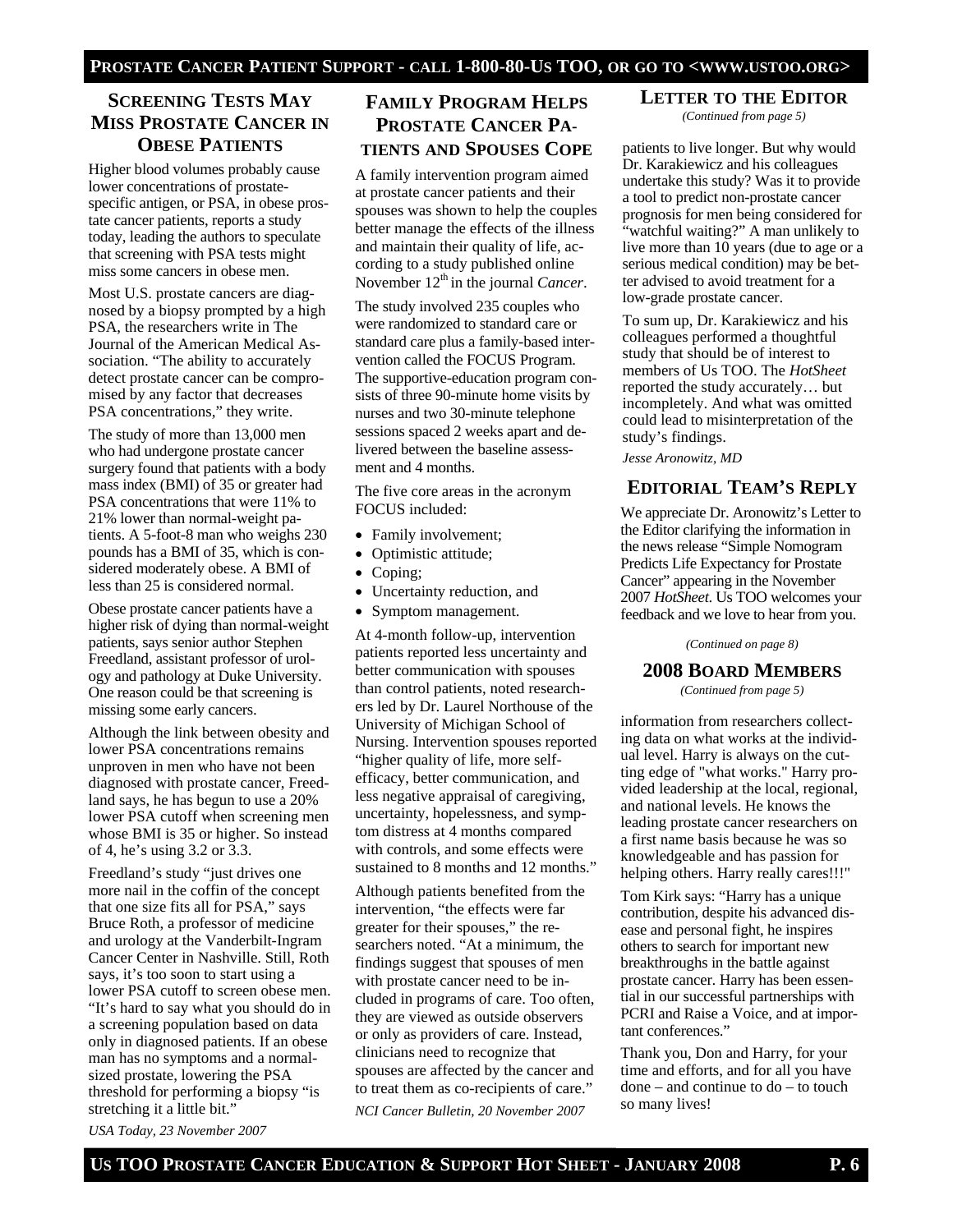# **INDEX OF ARTICLES APPEARING IN THE 2007** *HOTSHEETS*

| Title of article                                             | Month         | Title of article                                                 | Month       |
|--------------------------------------------------------------|---------------|------------------------------------------------------------------|-------------|
| A Review of the 2007 Prostate Cancer Symposium               | June          | Lycopene Doesn't Prevent Prostate Cancer                         | July        |
| ADT Can "Cure" Nonmetastasized Cancer                        | May           | Medicare Part D and Erectile Dysfunction                         | March       |
| ADT May Increase Risk of Death from Heart Disease            | April supp.   | Middleton NY Chapter Honors Rohit Patel, MD                      | December    |
| After the Surgery: Conquering Incontinence                   | May supp.     | Minority and Underserved Awareness Program                       | January     |
| Alendronate Increases BMD During ADT                         | May           | MRI in Managing Prostate Cancer                                  | May         |
| Alternative Therapies                                        | August        | Natural Treatment May Slow A Rising PSA                          | March       |
| Androgen Receptor Predicts Cancer Aggressiveness             | April supp.   | New Agent Synergistic with Chemotherapy                          | June        |
| Antifungal Drug Stops Blood Vessel Growth                    | June          | New AUA Prostate Cancer Guidelines                               | July        |
| Antisoma Drug Effective in Advanced Cancers                  | April supp.   | New Combined Federal Campaign Code for Us TOO                    | September   |
| Biopsy Site Affects Prostate Cancer Detection                | December      | New Combined Federal Campaign Code for Us TOO                    | August      |
| Black Men Do Not Have More Aggressive Cancers                | November      | New Data for PROSTASCINT® in Prostate Cancer                     | April supp. |
| <b>Botox for Treating Prostate Problems</b>                  | September     | New Data from ASCO on SPARC Trial                                | August      |
| BRCA2 Mutation Linked to Aggressive Cancers                  | August        | New Free Kits for Newly-Diagnosed Men                            | December    |
| Broccoli Prevents Aggressive Prostate Cancer                 | October       | New Genetic Risk Markers for Prostate Cancer                     | December    |
| Calcitriol with Docetaxel Boosts Survival                    | April         | New changes with Erythropoiesis Stimulating Agents               | December    |
| Cell Genesis Reports Phase II Results with GVAX              | June          | New Members for Us TOO Board of Directors                        | March       |
| Chapter Honors Fallen Leader                                 | March         | New Procedure Minimizes Post-RP Incontinence                     | August      |
| Charity Navigator Gives Us TOO 4-Star Rating                 | November      | New Product for Chemotherapy, Dialysis Patients                  | April       |
| Chemohormonal Therapy before RP is Feasible                  | November      | New Tests of Dendreon's Prostate Cancer Drug                     | January     |
| Chemohormonal Therapy Feasible for Relapse                   | February      | No Micronutrient Benefits for Prostate Cancer                    | November    |
| CMS Eliminate Medicare Clinical Trials Coverage              | October       | Nomogram Can Predict Life Expectancy                             | November    |
| Companies, Chapters Signing Up for                           | January       | October 30th Intimacy Teleconference a Success                   | December    |
| Conference Call: Intimacy & Prostate Cancer                  | February      | Patient Story: Living Life Dry                                   | May supp.   |
| <b>Consider Source of Cancer Recommendations</b>             | July          | PCA-3 Urine Test Approved in the EU                              | January     |
| Coping with the Feelings Surrounding Incontinence            | May supp.     | PET/CT Assesses Bone Metastases                                  | August      |
| Copper Drug Promising in Fighting Cancer                     | June          | Phase II Trial of Patupilone (EP0906) for HRPC                   | January     |
| Court Sees No Right to Unapproved Drugs                      | September     | Poorer Health Care Ups Black Men's Cancer Risk                   | May         |
| COX-2 Inhibitor and Green Tea are Synergistic                | May           | Possible New Cancer Treatment?                                   | June        |
| CyberKnife® as an Option for Prostate Cancer                 | December      | Predicting Efficacy of Post-RP Radiation                         | December    |
| Cytogen Launches PSMA Antibody Trial                         | April         | New Data for PROSTASCINT® in Prostate Cancer                     | April supp. |
| Dendreon Completes PROVENGE Enrollment                       | December      | President's Message: "Taking Action in 2007"                     | January     |
| Dendreon Sued after Provenge's Ok Put Off                    | July          | President's Message: "What Is Awareness?"                        | February    |
| Detecting Cancer at Earliest, Curable Stage                  | June          | Primary Therapy for Intermediate Risk Prostate Cancer            | July        |
| EPCA-2: A New Blood Test for Prostate Cancer?                |               | Propecia Hinders Prostate Cancer Screening                       | October     |
|                                                              | June<br>April | Proscar® Boosts Detection of High-Grade Cancers                  | November    |
| Estrogen Therapy: DES (Diethylstilbestrol)                   |               |                                                                  |             |
| External RT & Seed Implants for High-Risk Cancer             | October       | PROSTASCINT <sup>®</sup> In NCCN® Clinical Practice Guidelines   | February    |
| External RT, Seed Implants or RP for Early Cancers           | April supp.   | Prostate Biopsies and the Nature of Cancers Identified           | May         |
| FDA Panel Backs New Prostate Vaccine                         | May           | Prostate Cancer Legislation and September Conferences            | September   |
| FDA Requests More Data on Satraplatin                        | September     | Prostate Cancer Prediction Not Skewed by Finasteride             | September   |
| FDA Requirements for PROVENGE® Licensure                     | July          | Prostate Px® Test Results Published                              | October     |
| FDA Sued Over PROVENGE® Delay                                | September     | PROVENGE <sup>®</sup> Granted FDA Priority Review                | March       |
| First Biomarker that Predicts Cancer Outcome                 | October       | PSA Bounce after RT Does Not Predict Clinical Failure            | January     |
| First National PCa Workplace Awareness Program               | September     | <b>PSA Primer</b>                                                | April       |
| Frequent Testing Doesn't Reduce Aggressive Tumors            | October       | PSA Screening Does Not Increase Stress                           | November    |
| Friday the 13th Lucky for Prostate Pointers                  | September     | QOL in Survivors Varies with Initial Treatment Type              | February    |
| Gleason Score and Prostate Cancer Prognosis                  | November      | 223 Radium in Hormone-Refractory Cancer                          | July        |
| GPC Biotech Provides Satraplatin for Free                    | April         | Reaching Out to Federal Employees and Military                   | November    |
| Hormone Inhibitor for Hard-to-Treat Cancers                  | September     | Red Wine Ingredient Prevents Prostate Cancer                     | October     |
| Hundreds Dial in to Conference Call                          | April         | Satraplatin as 2 <sup>nd</sup> -Line Therapy in Advanced Cancers | April supp. |
| Impact of Fat, Meat on Prostate Cancer Risk                  | November      | Sneakers@ Work Day, Great Fun, Great Success                     | August      |
| Importance of Survivorship Care Plan                         | August        | Sneakers@Work Day                                                | January     |
| In Memory of Board Member Ron Fabrick                        | May           | Soy Shows Paradoxical Results                                    | May         |
| Index to 2006 HotSheet Articles                              | January       | Special Thanks to Joe Piper                                      | February    |
| Intermittent ADT as Effective as Continuous ADT              | July          | Special Thanks to Russ Gould                                     | March       |
| Invite to Participate in February Conference Call            | January       | Statins Fail to Cut Androgens Fueling Prostate Cancer            | October     |
| June 4 <sup>th</sup> Prostate Cancer Rally in Washington, DC | July          | Statins May Protect Against Prostate Cancer                      | July        |
| Leading by Example                                           | March         | Stress Management before Prostatectomy                           | October     |
| Life after Prostate Treatment: Focus on Incontinence         | May supp.     | Continued on page 8                                              |             |

# US TOO PROSTATE CANCER EDUCATION & SUPPORT HOT SHEET - JANUARY 2008 P. 7